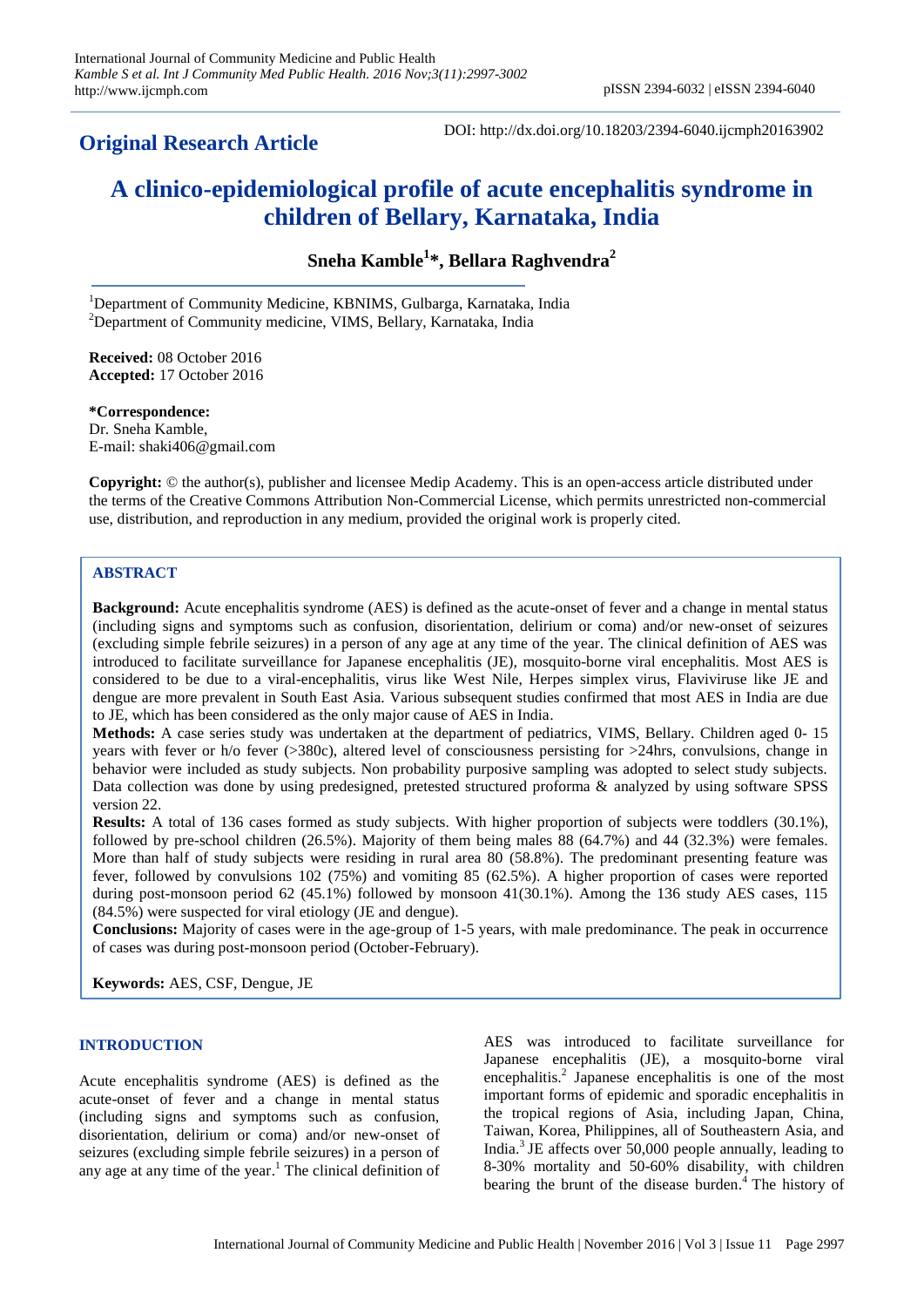AES in India has paralleled that of JE, with the virus first being reported from southern India, Vellore, Tamil Nadu in  $1955$ .<sup>5</sup> In India, JE as a disease was first reported in 1955 when clinical cases were detected in Vellore and Pondicherry in southern India.<sup>6</sup> In India approximately 597,542,000 people live in JE-endemic regions, and 1,500 to 4,000 cases are reported every year. 375million Populations are at risk of developing AES in India alone. 70-75% of disease burden was in UP. <sup>7</sup> The earliest evidence of JE virus activity in Bellary district came in 1981. The first and major outbreak of JE reported from Bellary and adjoining areas in 1986-1987 and affected more than 219 people, of which  $61$  died.<sup>8</sup> These figures are based on total reported cases; it is possible that many cases are unreported and hence the actual magnitude of the threat of JE may be considerably higher, both in the Indian and in the global context. In endemic areas, the highest age-specific attack rates occur in children of 3 to 6 years (<15years) of age.<sup>9,10</sup> As part of the effort to control Japanese encephalitis (JE), the World Health Organization (WHO) is producing a set of standards for JE surveillance. The surveillance consists of identifying patients with acute encephalitis syndrome (AES), and then classifying the patients according to the results of laboratory diagnostic tests.<sup>11</sup> Transmission is seasonal and mainly related to rainy season in south-east Asia region. 12

Our aim is to study the clinical features of AES in relation with the epidemiological aspects in our study area so that by understanding the main epidemiological features of these infections would assist clinicians in formulating etiological hypothesis, in the event of laboratory findings being inconclusive. Also the study will form the basis for ongoing sentinel virological surveillance, which would be adaptable to any infection/syndrome including emerging diseases.

#### *Objectives*

- To know the clinico epidemiological profile of acute encephalitis syndrome (AES).
- To find out the proportion of JE and dengue among AES cases.

# **METHODS**

A descriptive case-series study was conducted at the department of pediatrics, VIMS, Bellary among children aged  $0 - 15$  years.

#### *Sampling technique*

Non probability purposive sampling.

#### *Source of data*

The primary data was obtained by interviewing the parents of children 0-15 years admitted in wards of pediatric department. The secondary data was collected from the clinical records & reports of the relevant clinical investigations done on respective patients.

#### *Methodology*

A pre-designed semi-structured questionnaire was used to obtain data after explaining the purpose of the study and obtaining written informed consent. A relevant primary data on socio-demographic profile, clinical profile was collected by interviewing the parents/accompanying person of the patient and the secondary data regarding the investigations performed on children suspected of AES was collected from the reports

#### *Study design*

Hospital based case series study

#### *Study period*

1<sup>st</sup> June 2013 to 31<sup>st</sup> may 2014.

#### *Statistical analysis*

Proportions & Chi-Square

#### *Inclusion criteria*

All the children 0-15 years admitted to department of pediatrics VIMS, Bellary with fever or h/o fever  $(>38^\circ c)$ , Altered level of consciousness persisting for >24hrs, Convulsions, lethargy/irritability, change in personality & behavior.

#### *Exclusion criteria*

- Patients with viral aseptic meningitis without encephalopathy.
- Patients with non-infectious CNS disorders due to hypoxic, ischaemic, vascular, toxic and metabolic causes.
- Patients with history of CNS disorder.

#### **RESULTS**

Among 136 study subjects, 41 (30%) were toddlers followed by  $36$   $(26.3%)$  pre-school and  $34$   $(25%)$ school going children. Majority of subjects were Hindu by religion 115 (84.5%) followed by Muslims 17(12.4%), more than half were residing in rural area 80(58.8%) and 56 (41.2%) of them were from urban areas. Majority of them belong to nuclear family 83 (61%) More than one third of cases were from upper lower class 52(38.2%) followed by 37 (27.2%) from upper middle class, 33 (24.2%) were from lower middle class and only 2 (1.4%) from lower class A higher proportion of parents were engaged in agricultural activity 118(86.8%), followed by business 15 (11%), Most of study subjects dwelling consists of both indoor 83 (61%) and outdoor 99 (72.8%)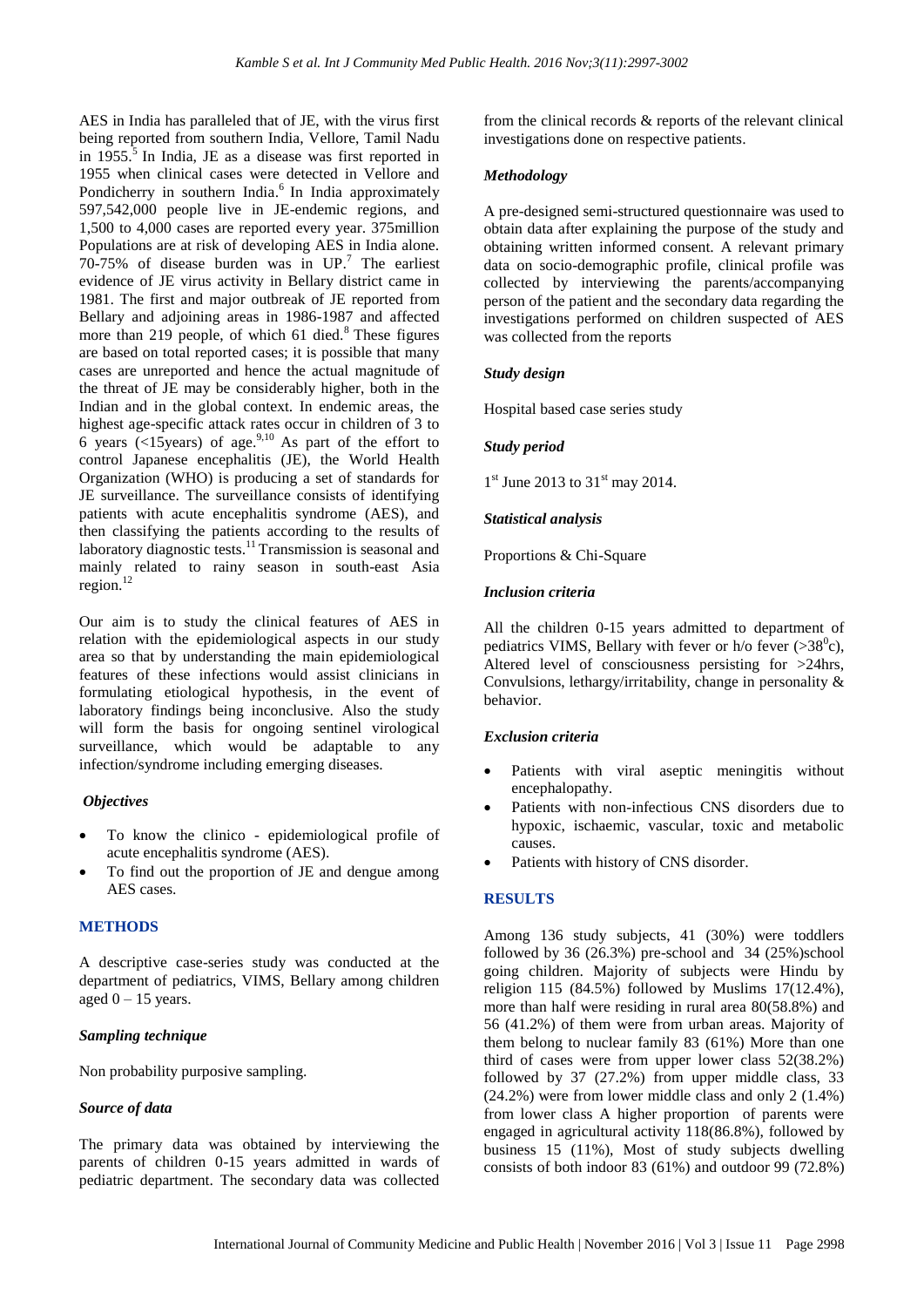vector breeding sites along with pigs /cattle sheds 74 (54.4%) around the houses (Table 1).

#### **Table 1: Sociodemographic profile of study subjects.**

| <b>Variables</b>                       | <b>Frequency</b><br>$(n=136)$ | <b>Percentage</b> |  |  |
|----------------------------------------|-------------------------------|-------------------|--|--|
| Age group                              |                               |                   |  |  |
| Infancy                                | $\overline{25}$               | 18.4              |  |  |
| Toddler                                | 41                            | 30.1              |  |  |
| Pre-school                             | 36                            | 26.5              |  |  |
| School going                           | 34                            | 25                |  |  |
| Religion                               |                               |                   |  |  |
| Hindu                                  | 115                           | 84.5              |  |  |
| <b>Muslims</b>                         | 17                            | 12.4              |  |  |
| Others                                 | $\overline{4}$                | 3.1               |  |  |
| <b>Type of family</b>                  |                               |                   |  |  |
| Nuclear                                | 83                            | 61                |  |  |
| Joint                                  | 53                            | 39                |  |  |
| <b>Parents occupation</b>              |                               |                   |  |  |
| Agriculturists                         | 118                           | 86.8              |  |  |
| <b>Business</b>                        | 15                            | 11.1              |  |  |
| Unemployed                             | 3                             | 2.2               |  |  |
| Socioeconomic class                    |                               |                   |  |  |
| Upper                                  | 12                            | 8.8               |  |  |
| Upper middle                           | 37                            | 27.2              |  |  |
| Lower middle                           | 33                            | 24.3              |  |  |
| <b>Upper lower</b>                     | $\overline{52}$               | 38.2              |  |  |
| Lower                                  | 2                             | 1.4               |  |  |
| <b>Potential vector breeding sites</b> |                               |                   |  |  |
| Indoor                                 |                               |                   |  |  |
| Present                                | 83                            | 61                |  |  |
| Absent                                 | 53                            | 39                |  |  |
| Outdoor                                |                               |                   |  |  |
| Present                                | 99                            | 72.8              |  |  |
| Absent                                 | 37                            | 27.2              |  |  |
| Pigs/cattle sheds                      |                               |                   |  |  |
| Present                                | 74                            | 54.4              |  |  |
| Absent                                 | 62                            | 45.6              |  |  |

A higher proportion of AES cases were reported during post-monsoon period (45.1%), followed by monsoon (30.1%) and pre-monsoon seasons (14.7%). Out of four JE positives cases, two cases where positive during the month of September 2013, one in October and two in November 2013 (Table 2).

#### **Table 2: Distribution of study subjects according to seasonal occurrence.**

| <b>Season</b> | <b>Frequency</b> | <b>Percentage</b> |
|---------------|------------------|-------------------|
| Pre-monsoon   | 20               | 14.7              |
| Monsoon       |                  | 30.1              |
| Post-monsoon  |                  | 45.4              |
| <b>Total</b>  | 136              | 100               |

Figure 1 Shows distribution of cases according to their month of occurrence.



# **Figure 1: Distribution of cases according to season of occurrence.**

The proportion with h/o complete immunization was high among females 26 (54.2%) than that of males 40 (45.5%), and this relation between gender and immunization status was found to be statistically significant Table 3.

#### **Table 3: Relation between gender and immunization status of study subjects.**

| <b>Immunization</b><br>history | <b>Female</b> | <b>Male</b>  | <b>Total</b> |
|--------------------------------|---------------|--------------|--------------|
| <b>Immunized</b>               | 26(54.2%)     | $40(45.5\%)$ | 66(48.5%)    |
| <b>Partial</b>                 | 8(16.7%)      | 32(36.4%)    | $40(29.4\%)$ |
| <b>Unimmunized</b>             | 14(29.2%)     | $16(18.2\%)$ | $30(22.1\%)$ |
| <b>Total</b>                   | 48(100%)      | 88(100%)     | 136(100%)    |
| $\sim$<br>$\sim$ 0.0           | $\sim$ 0.010  |              |              |

Chi square: 6.28; p-value: 0.043.

Out of 117 study subjects, most CSF analysis was suggestive of viral agents, with higher proportion in females than males, followed by similar findings with pyogenic meningitis and Japanese encephalitis but the proportion of Tubercular meningitis was high among males than females and this differences in relation was statistically not significant Table 4.

#### **Table 4: Relation between gender and CSF analysis reporting.**

| $\bf CSF$<br>suggestive<br>of | <b>Females</b> | <b>Males</b> | <b>Total</b> |
|-------------------------------|----------------|--------------|--------------|
| Viral                         | 36(75%)        | 58(65.9%)    | 94(69%)      |
| Pyogenic                      | $3(6.3\%)$     | $4(4.5\%)$   | $7(75.1\%)$  |
| <b>TBM</b>                    | $\Omega$       | 5(5.7%)      | 5(3.7%)      |
| JE                            | $3(6.3\%)$     | 2(2.3%)      | 5(3.7%)      |
| Normal                        | $1(2.1\%)$     | 5(5.7%)      | $6(4.4\%)$   |
| Not done                      | $5(10.4\%)$    | 14(15.9%)    | 19(14%)      |
| Total                         | 48(100%)       | 88(100%)     | 136(100%)    |

Chi square: 6.19; P-value: 0.2.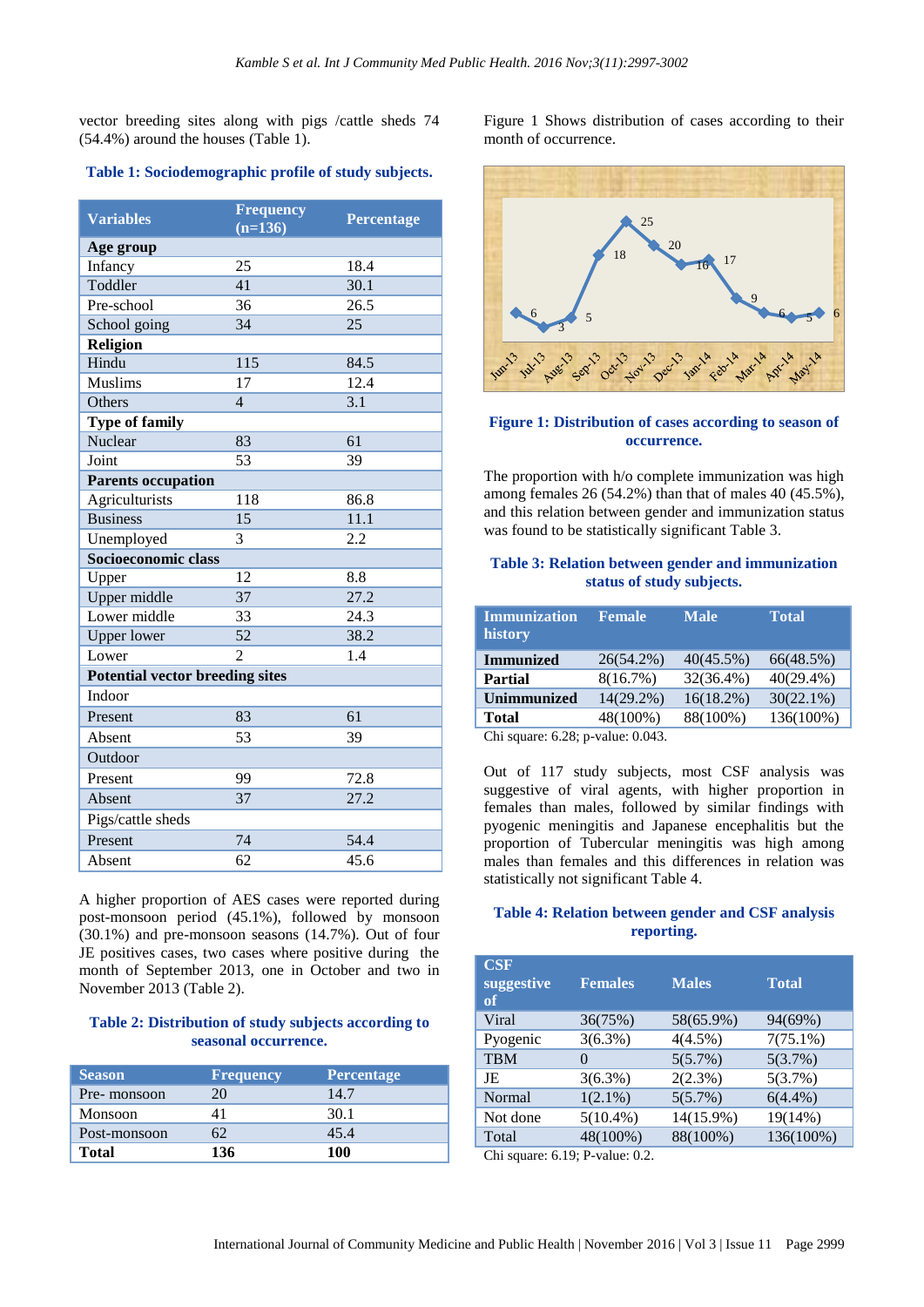Out of 136 AES suspects, 115 (84.5%) have been suspected for viral etiology including J.E and Dengue, 11 (9.5%) of them were suspected of AES-other agents like non-viral (bacteria) and 8 (5.8%) cases were suspected for AES of unknown etiology (Table 5).

#### **Table 5: Distribution of suspected- AES cases according to guidelines for surveillance of AES by Government of Karnataka 13. 13**

| Suspected case *                              | <b>Frequency</b> | <b>Percentage</b> |
|-----------------------------------------------|------------------|-------------------|
| AES-viral etiology<br>(JE & Dengue)           | 115              | 84.5              |
| AES-Other agents<br>(pyogenic, TB, varicella) | 13               | 9.5               |
| AES- unknown etiology                         | 8                | 5.8               |
| Total                                         | 136              | 100               |

#### **DISCUSSION**

In our study a total of 136 AES cases formed as study subjects during the study period  $(1<sup>st</sup>$  June 2013 to 31<sup>st</sup> may 2014) where in most of subjects were between 1- 5yrs with mean age of 4.1years and SD:39.2. The proportion of AES was high in males (64.7%) than females (35.9%). Similar results were observed in some of the studies done in our country by Thapa LJ et al, Khinchi YR et al. $^{14,15}$  Whereas there was equal distribution of cases among both the sexes and higher proportion of cases were in the age-group of 5-12 years in studies conducted by Kabilan L et al and Sharma J et al**.** 16,17 In our study the seasonal occurrence of AES cases was peak during post-monsoon(October –February) and out of five JE positive cases two occurred in September, one in October and two in November each respectively. which was similar with findings in study by Khinchi YR et al, Anuradha et al however a difference in pattern of seasonal distribution of AES-JE cases was seen in studies by Kabilan L et al, JE occurrence was perennial, with a peak in the month of December and in a study by Sarkar et al found that cases were more in the monsoon and post-monsoon period**.** 15,16,18,19 This difference in observations may be due to ecological variations of distribution of Culex mosquitoes. However, this was enumerated with the results obtained in an ecological study by Kanojia PC on mosquito vectors of Japanese encephalitis virus in Bellary district, Karnataka at National Institute of Virology(ICMR), Pune, where the general mosquito population showed bimodal pattern of peak occurrence.<sup>20</sup> An early summer peak was observed in February [259.0 per man hour density (PMHD)] wherein, *Cx. tritateniorhynchus* contributed maximum in the entire population (214.7 PMHD). Later a tall peak was noticed in October (428.4 PMHD) and once again *Cx.tritateniorhynchus* played major role in elevating combined population density. During JE transmission period, *Cx. tritateniorhynchus*, the major vector of JE in India was the predominant species constituted 74.9 per cent of the total catch. Generally cases started occurring in September and continuing until January with the highest occurrence in November coinciding with the elevation in mosquito density, particularly *Cx. tritaeniorhynchus* and paddy. And also similar bi-model peak was observed in the study done on culex mosquitoes with special ref to JE vectors in Kottayam district, Kerala by Jomon KV et al.<sup>21</sup>

#### *Potential vector breeding sites*

Most of our study subjects coming from rural background, gave history of contact with potential vector breeding sites both indoor and outdoor (Indoor 83 (61%) and outdoor 99 (72.8%) along with pigs /cattle sheds, 74 (54.4%) around the houses). Similar results were found in studies conducted by Anuradha et al.<sup>18</sup> In this study, out of 82 patients studied all had history of (H/O) having contact with domestic animals (pigs, cattle or birds chicken) which are reservoir hosts for JE 48 (58.6%) had H/O contact with pigs, 23 (28%) had H/O contact with cattle and  $11(13.4\%)$  had H/O contact with chicken) & Sarkar et al observed in most of the cases  $(74.3\%)$ , persons were living in close proximity to rice fields/lakes/ponds. 19

#### *Diagnosis*

In our study majority of study subjects were suspected to be AES cases (77.2%) followed by pyogenic meningitis (5.1%), atypical seizures, tubercular meningitis, (4.1%) Japanese encephalitis, dengue encephalitis, febrile seizures and HIE & Varicella. In contrast to the study findings by Beig FK et al in children of western Uttar Pradesh, India.<sup>22</sup> This difference in etiological findings of suspected AES cases is due to the geographic features of this region which favour in spread of JEV- an abundance of rice fields and high temperature and relative humidity, provides a suitable environment for JEV transmission. UP alone contributes to 70-75% of total disease burden in India. 7

However, Bhatt GC et al conducted a cross-sectional study on clinic-laboratory profile of acute encephalitis syndrome on 100 patients in the eastern Uttar Pradesh region of India.<sup>24</sup> Cerebrospinal fluid and serum samples were tested for: Japanese encephalitis (JE) virus; Chandipura virus; Coxsackie virus; Dengue virus; enterovirus 76; and West Nile virus. Twenty-two (22.0%) patients were confirmed JE cases and 17% had parasitic or bacteriological aetiology. The remaining 61 cases (61.0%) in which no viral aetiological agent was found were grouped as non-JE cases. A high mortality of 26.5% was seen in patients with confirmed or presumptive viral encephalitis (22/83). Early recognition of these signs may help clinicians to manage these cases.

Rao BL et al conducted a study during the large outbreak of AES in children in AP during 2003, which was found to be associated with chandipur virus clinical samples tested negative for IgM antibodies to Japanese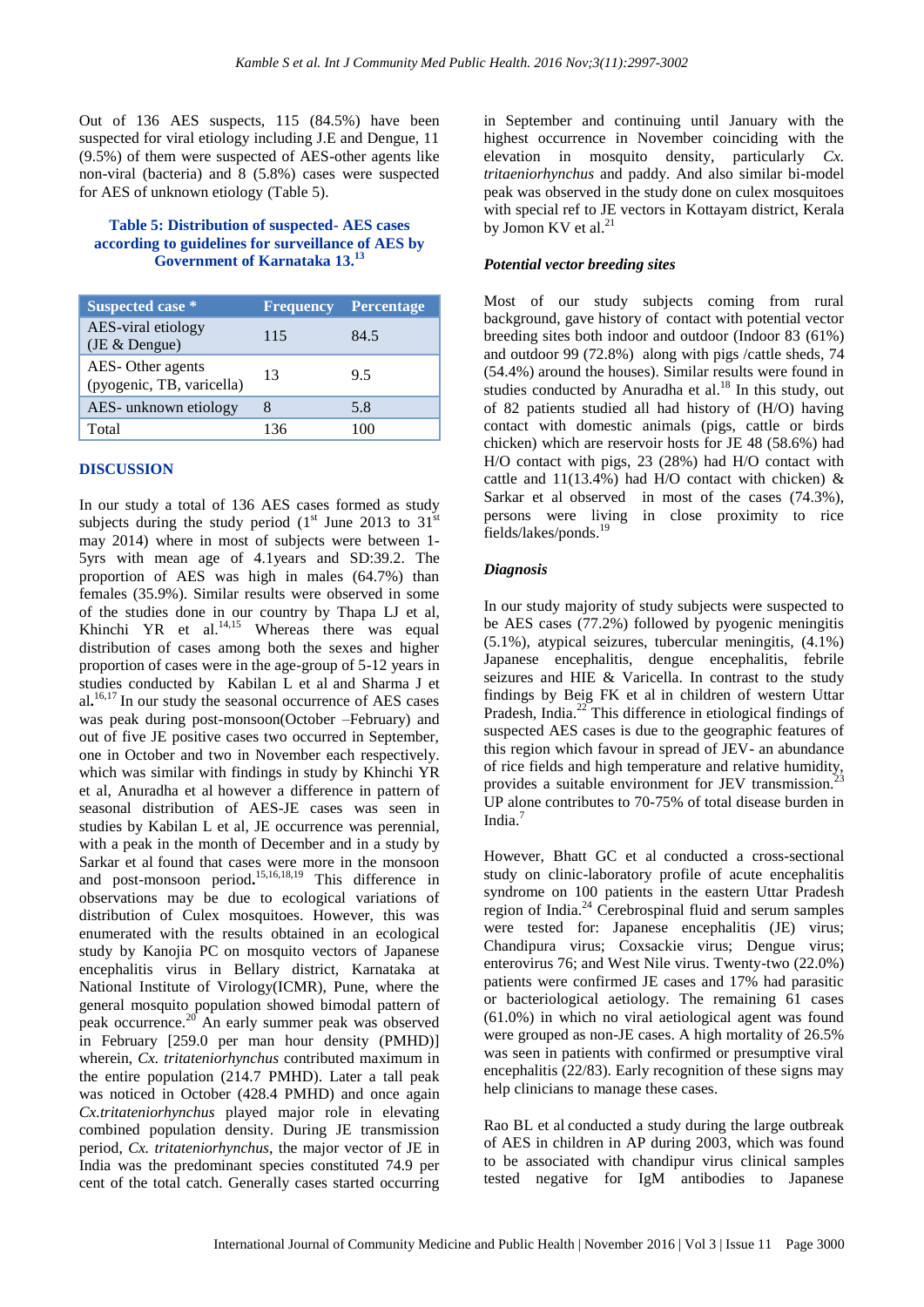encephalitis, West Nile, dengue, and measles viruses, and for RNA of coronavirus, paramyxovirus, enterovirus, and influenza viruses.<sup>25</sup> Virus was isolated from six patients with encephalitis and was identified as Chandipura virus by electron microscopy, complement fixation, and neutralisation tests, adding to the evidence suggesting that this virus should be considered as an important emerging pathogen. These variations are due to the difference in the ecological and entomological distribution patterns.

#### **CONCLUSION**

A total of 136 AES cases were formed as study subjects, occurrence of cases was peak during the months of Oct-February (post monsoon). Most of cases were in the age group of 1-5years, with predominant cases being males, more than half of them were partially or unimmunized, residing in kuccha house with majority of them dwelling around potential outdoor vector breeding sites. They belong to upper lower group and most of their parents were agriculturists by occupation, predominantly cultivating paddy (twice a year). Higher proportion of them had viral etiology on CSF analysis, among which five of them where positive for J.E & four of them had Dengue encephalitis, which was confirmed by laboratory profile.

#### **ACKNOWLEDGEMENTS**

Authors would sincerely thank the institution, the principal and professor and head of the depatment of community medicine, principals and the parents of study subjects for their cooperation in carrying out the study. Authors would also thank the teaching staff and my colleagues for their valuable guidance.

*Funding: No funding sources*

*Conflict of interest: None declared*

*Ethical approval: The study was approved by institutional ethical committee of VIMS, BELLARY, Karnataka*

#### **REFERENCES**

- 1. Solomon T, Thao TT, Lewthwaite P, Ooi MH, Kneen R, Dung NM, et al. A cohort study to assess the new WHO Japanese encephalitis surveillance standards. Bull World Health Organ. 2008;86(3):178-86.
- 2. Joshi R, Kalantri SP, Reingold A, Colford JM Jr. Changing landscape of acute encephalitis syndrome in India: a systematic review. Natl Med J India. 2012;25(4)212-20.
- 3. Vaughn DW, Hoke Jr CH. The epidemiology of Japanese encephalitis: prospects for prevention. Epidemiol Rev. 1992;14:197-221.
- 4. Rayamajhi A, Ansari I, Ledger E, Bista KP, Impoinvil DE, [Nightingale S.](https://www.ncbi.nlm.nih.gov/pubmed/?term=Nightingale%20S%5BAuthor%5D&cauthor=true&cauthor_uid=22035278) Clinical and prognostic features among children with acute

encephalitis syndrome in Nepal; a retrospective study. BMC Infect Dis. 2011;11:294.

- 5. Kumar R. Viral encephalitis of public health significance in India: Current status. Indian J Pediatr. 1999;66:73-83.
- 6. Kallol D, Pundi RN, Sudhanshu V, Anirban B. Japanese encephalitis: pathogenesis, prophylactics and therapeutics. Current science. 2010;98(3):326- 34.
- 7. Kabilan L. Control of Japanese encephalitis in India: a reality. Indian J Pediatr. 2004;71:707-12.
- 8. George S, Yergolkar PN, Hanumaiah, Kamala CS. Outbreak of encephalitis in Bellary district of Karnataka and adjoining areas of Andhra Pradesh. Indian J Med Res. 1990;91:328-30.
- 9. Grossman RA, Edelman R, Chiewanich P, Voodhikul P, Siriwan C. Study of Japanese encephalitis virus in Chiangmai valley, Thailand. II. Human clinical infections. Am J Epidemiol. 1973;98:121-32.
- 10. Hoke Jr CH, Vaughn DW, Nisalak A, Intralawan P, Poolsuppasit S, Jongsawas V, et al. Effect of highdose dexamethasone on the outcome of acute encephalitis due to Japanese encephalitis virus. J Infect Dis. 1992;165:631-7.
- 11. Jmor F, Emsley HC, Fischer M, Solomon T, Lewthwaite P. The incidence of acute encephalitis syndrome in Western industrialised and tropical countries. Virol J. 2008,5:134.
- 12. Park K. Park's Text book of preventive and social medicine, Banarsidas Bhanot publishers,22nd edition. 2013:259.
- 13. Guidelines for surveillance of AES (with special reference to Japanese encephalitis) by GOI, NVBDCP & MOHFW. November. 2006:3-5.
- 14. Thapa LJ. Clinical profile and outcome of acute encephalitis syndrome (AES) patients treated in College of Medical Sciences-Teaching Hospital. J College of Medical Sciences-Nepal. 2013;9(2):31-7.
- 15. Khinchi YR, Kumar A, Yadav S. Study of acute encephalitis syndrome in children. J of College of Medical Sciences-Nepal. 2010;6(1):7-13.
- 16. Kabilan L, Ramesh S, Srinivasan S, Rajendra R. Hospital- and Laboratory-Based studied To Assess Japanese Encephalitis Virus Etiology in Cuddalore District, Tamil Nadu, India. J Clin Microbiol. 2004;42(6):2813-5.
- 17. Sharma J, Baruah Mkr, Pathak A, Khan SA, Dutta P. Epidemiology of Japanese encephalitis cases in Dhemaji district of Assam, India Annals of Biological Research. 2014;5(1):50-4.
- 18. Anuradha SK, Surekha YA, Sathyanarayan MS, Suresh S, Satish P, Mariraj J, et al. Epidemiological aspects of japaenses encephalitis in Bellary, Karnataka, India. Int J Biol Med Res. 2011;2(3): 691-5.
- 19. Sarkar A, Taraphdar D, Mukhopadhyay BB, Kumar M, Mukhopadhyay SK, Chatterjee S. Influence of socio-economic status and environmental factors on serologically diagnosed Japanese encephalitis cases